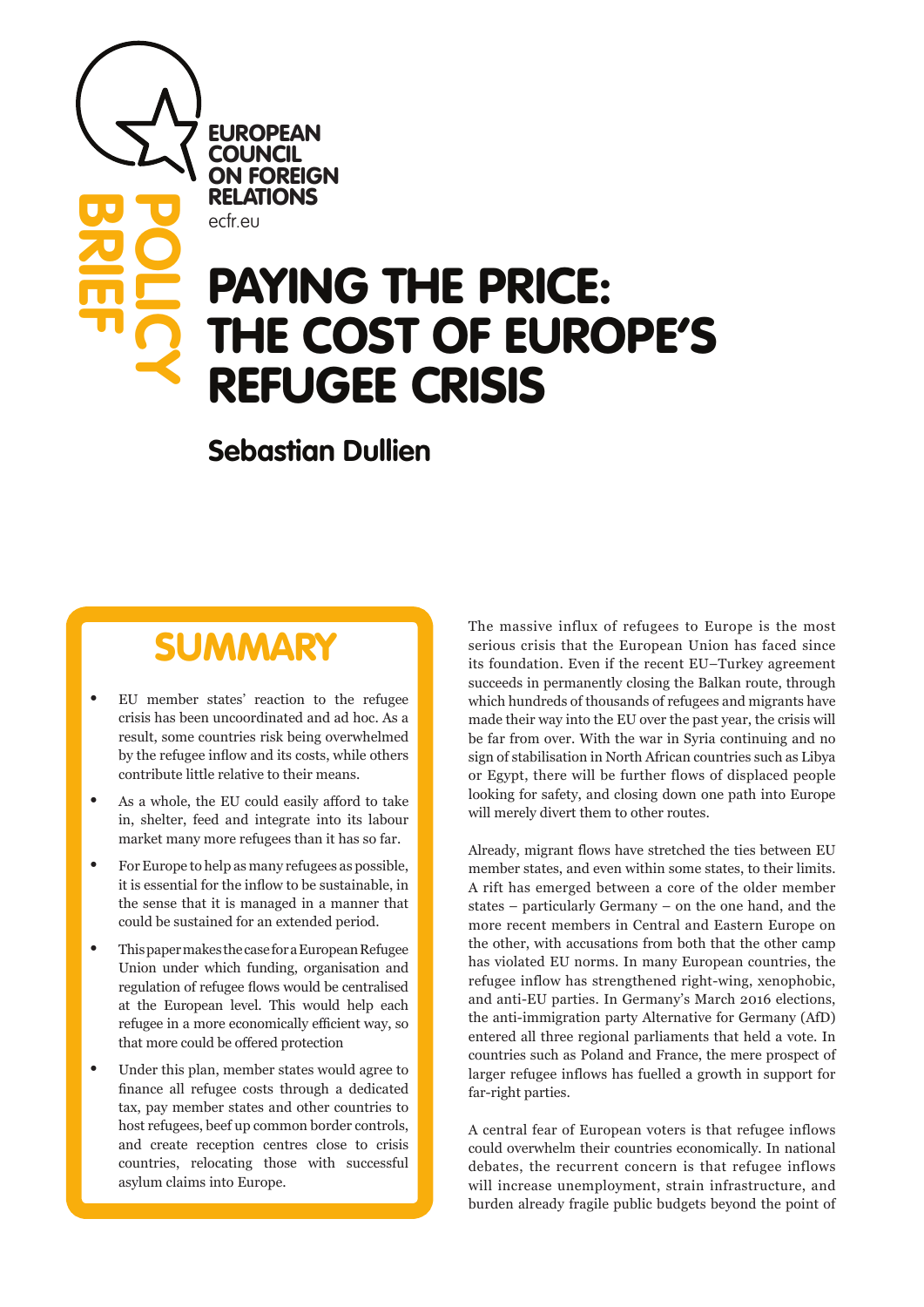sustainability, pushing countries back into the debt crisis they have only just escaped.

Against this background of turmoil, this paper will assess the economic sustainability of refugee flows into the EU, and propose ways to make them more sustainable. Its core proposal is the establishment of a "European Refugee Union" that centralises key policies on refugees and asylum, as well as their financing, at the European level. While moving towards such a comprehensive solution any time soon is of course a utopia, this paper offers an ideal model that can be used as a reference point for debate over more immediate measures.

The focus on the economic aspects of the crisis is not meant to neglect its humanitarian urgency, but is rather an attempt to maximise the number of people in need that the EU can help. Economic sustainability – managing the inflow in a way that can be sustained for an extended period – is a fundamental aspect of any durable solution to the humanitarian crisis. As there is a limit to the number of refugees that can sustainably be taken in by EU member states, helping each refugee in a more economically efficient way means that more can be offered protection. The basic notion is that Europe can only help others if it is not itself overwhelmed and pushed to the brink of economic or government crisis.

#### The economic sustainability of refugee flows

There are two important dimensions to the sustainability of refugee inflows: fiscal and political. On the fiscal side, receiving, processing, housing, feeding, and finally integrating refugees into the labour market comes with significant upfront costs, worsening the country's fiscal position, even though fiscal benefits might come later, once migrants have been integrated into the labour market.<sup>1</sup> On the political economy side, the danger is that a large share of the population feels itself to be economically disadvantaged by refugee inflows, and turns to extremist forces that change the country's stance on hosting refugees (either by putting xenophobic forces into government or by pressuring mainstream parties to change their position).

#### *Fiscal sustainability*

While it is sometimes argued that migrants are beneficial *per se* to an ageing society, in fact migrants only help economically to mitigate the demographic challenge if they are integrated into the labour market and become net payers into the fiscal system. An 18-year-old refugee who remains unemployed, relying on transfers or welfare payments, for the rest of his or her life does not make the ageing of a society more bearable, but burdens social systems with additional costs at a time when they are already under stress.

1 Shekhar Aiyar, Bergljot Barkbu, Nicoletta Batini et al., "The Refugee Surge in Europe: Economic Challenges", IMF Staff Discussion Note 16/02, January 2016, available at <https://www.imf.org/external/pubs/ft/sdn/2016/sdn1602.pdf> (hereafter, IMF Staff Discussion Note, 2016). Thus, for the question of fiscal sustainability, integration into the labour market is crucial. This does not mean that the fastest way of putting migrants to work is always the most sustainable. Placing a Syrian physician in a construction job might allow him or her to start work immediately, but might also mean that that person's human capital remains underutilised in the long term, limiting his or her ability to pay taxes and make social-security contributions. Instead, it is crucial to tailor training and integration programmes, which will cost extra money in the beginning.

Even if migrants have the potential to deliver net fiscal benefits over their lifetime, it is difficult for some countries to make the necessary upfront investments. At present (especially after the global financial crisis and the euro crisis), a number of countries in the eurozone cannot take their debt sustainability for granted. This is particularly the case for Greece,<sup>2</sup> where debt relief is being discussed as part of loan packages from its European partners and from the International Monetary Fund (IMF). Spain, Portugal, Italy, and Belgium also have debt-to-GDP ratios above 100 percent.

For these countries, taking in refugees poses a substantial fiscal challenge. The IMF estimates the costs of refugee inflows to the EU at an average of 0.1–0.2 percent of GDP,3 but this is probably too low. First, it does not include all refugees that arrived in 2015, and makes no provision for more arriving in 2016. Second, the number is calculated on the basis of costs already incurred, which in many countries do not yet include training and integration programmes. Back-of-the-envelope calculations presented later in this paper suggest that the cost of the refugee crisis for Europe (including external activities in neighbouring countries) will be as high as 0.5 percent of GDP, given a total inflow of 3.5 million refugees.

#### *Political-economic sustainability*

The question of political-economic sustainability is closely linked to the state of the labour market. While the economic analysis generally comes to the conclusion that, over the medium term, migrant inflows neither increase unemployment nor depress the wages of the existing population (and might actually boost wages),4 this is not necessarily true in the short term. Migrant workers compete for jobs, especially with low-skilled workers, and there is some evidence that a large inflow of migrants depresses lower-end wages.<sup>5</sup> The impact will be felt more strongly if unemployment is already high.

<sup>&</sup>lt;sup>2</sup> "Greece: An Update of IMF Staff's Preliminary Public Debt Sustainability Analysis",<br>IMF Country Report No. 15/186, 14 July 2015, available at https://www.imf.org/external/ IMF Country Report No. 15/186, 14 July 2015, available at https://www.imf.org/exte [pubs/ft/scr/2015/cr15186.pdf](https://www.imf.org/external/pubs/ft/scr/2015/cr15186.pdf).

<sup>3</sup> IMF Staff Discussion Note, 2016.

<sup>4</sup> For a literature survey, see Sari P. Kerr and William Kerr, "Economic Impacts of Immigration: A Survey", Finnish Economic Papers, 24 (1): 1–32, 2011; or Simonetta<br>Longhi, Peter Nijkamp, and Jacques Poot, "A Meta-Analytic Assessment of the Effects of<br>Immigration on Wages", Journal of Economic Surveys, 1

<sup>5</sup> See, for example, George J. Borjas, "The Economic Benefits from Immigration", Journal of Economic Perspectives, 9 (2): 3–22, 1995; or, for deeper analysis, Abdurrahman<br>Aydemir and George J. Borjas, "A Comparative Analysis of the Labor Market Impact of<br>International Migration: Canada, Mexico, and the United Economic Association, 5: 663–708, 2007; Abdurrahman Aydemir and George J. Borjas, "Attenuation Bias in Measuring the Wage Impact of Immigration", Journal of Labor Economics, 29 (1): 69–112, 2011.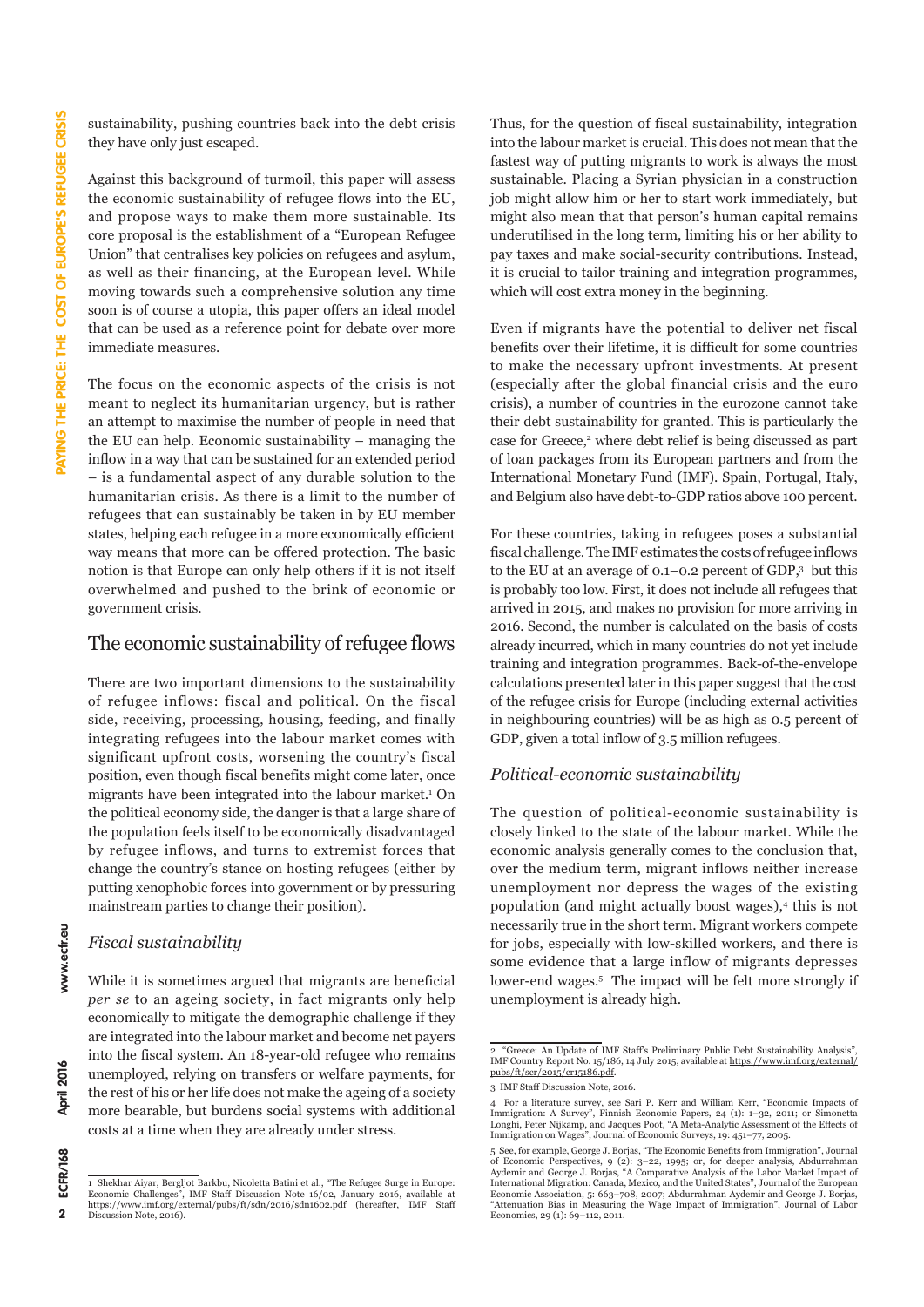#### *Data*

Based on these arguments, we have gathered data on the fiscal outlook, labour market, and poverty levels for each member state for 2015, along with the number of asylum applications in that year, in order to assess the economic and political sustainability of the recent surge of refugee flows into the EU. This gives a snapshot of each country's capacity to take in refugees prior to the surge of late 2015, as the burden of those arrivals is in general not yet reflected in the data. For example, refugees who arrived in that year – particularly in the autumn or winter – would not yet be counted in unemployment figures, and would not have received much financial support, particularly in terms of longer-term and more expensive training or integration programmes.

Each element is graded on a traffic-light system – red does not necessarily mean that a country cannot take in more refugees, but that it is more likely to experience problems with additional arrivals than those coloured yellow or green. The colouring should be understood in relative rather than absolute terms.

According to the data, 16 member states are yellow or green over all dimensions, suggesting that these countries would not face serious economic problems hosting and integrating a significant number of additional refugees. The other 12 are red in at least one dimension, indicating that large refugee inflows could lead to problems. In particular, countries hard hit by the euro crisis, such as Spain or Greece, have limited economic capacity to finance a large additional refugee population.

Interestingly, no dimension lights up as red across Europe. This indicates that the EU as a whole is capable of taking in more refugees than the sum of its member states. While some countries face fiscal constraints in supporting refugees, they might have labour market conditions that allow for the relatively easy integration of refugees. If the fiscal burden of the refugee inflow could be separated from the actual hosting, it would be cheaper and easier overall to integrate refugees, as each country could contribute in its area of strength.

The following indicators and criteria were used:

**Fiscal outlook**: The table gives the projected debt level for each country in 2021 if its economy grows 3.5 percent in nominal terms annually (2 percent inflation and 1.5 percent real GDP growth), assuming that costs for refugee inflows of 0.5 percent of GDP6 are financed by additional borrowing.

Countries in which the debt-to-GDP level is projected to be above 100 percent in 2021 (levels associated with market mistrust) are red, countries with a projected debt-to-GDP level of between 60 and 100 percent (above the Maastricht threshold, but usually not seen as critical by financial markets) are yellow, and countries with a projected debt-to-GDP level of under 60 percent (below the Maastricht threshold) are green.

#### **Labour market**:

- Current level of unemployment: The table gives the current level of unemployment in member states, on the grounds that refugees will be more easily integrated if unemployment is low. Given an average EU unemployment rate of around 10 percent, national rates below 7.5 percent are green (significantly better than the EU average), rates between 7.5 percent and 12.5 percent are yellow, and rates above 12.5 percent are red (significantly worse than the average).
- Change in unemployment rate: The table gives the change in the unemployment rate from prior to the 2008–2009 financial crisis until today. When the situation of the native population has deteriorated markedly, growing competition for jobs from migrants is more likely to cause conflicts. Countries that have seen a decline or marginal increase (up to one percentage point) in unemployment since 2007 are green, those where the unemployment rate has increased by up to 5 percentage points are yellow, and those where unemployment has increased by more than 5 percentage points are red.

**Poverty**: The table gives the share of the population at risk of poverty according to the standard EU definition. The rationale is that countries that struggle to prevent the native population from sliding into poverty have less capacity to aid newcomers. Moreover, when a large part of the existing population suffers from deprivation, it might be politically more difficult to divert resources to migrants.

Countries where less than 20 percent of the population are at risk of poverty are green, countries with 20 to 27.5 percent at risk are yellow, and countries with more than 27.5 percent at risk are red.

**Asylum applications**: The number of asylum applications registered in 2015 is used as a proxy for the number of refugees that each country is supporting. This probably understates the true figure, but it is difficult to say by how much. It includes those who may be deported once their applications are rejected, but neglects those who arrived before 2015 and those who have not yet filed claims. For example, in Germany, more than 1.1 million refugees have been registered in the electronic filing system upon arrival, but the total number of asylum applications in 2015 was only half that. Meanwhile, a large number of refugees currently in Greece have not applied for asylum, as they intend to move on.

<sup>6</sup> As discussed below, a realistic estimate of the costs of dealing with a large refugee inflow, equally distributed to all EU28 member states, would amount to roughly 0.5 percent of GDP.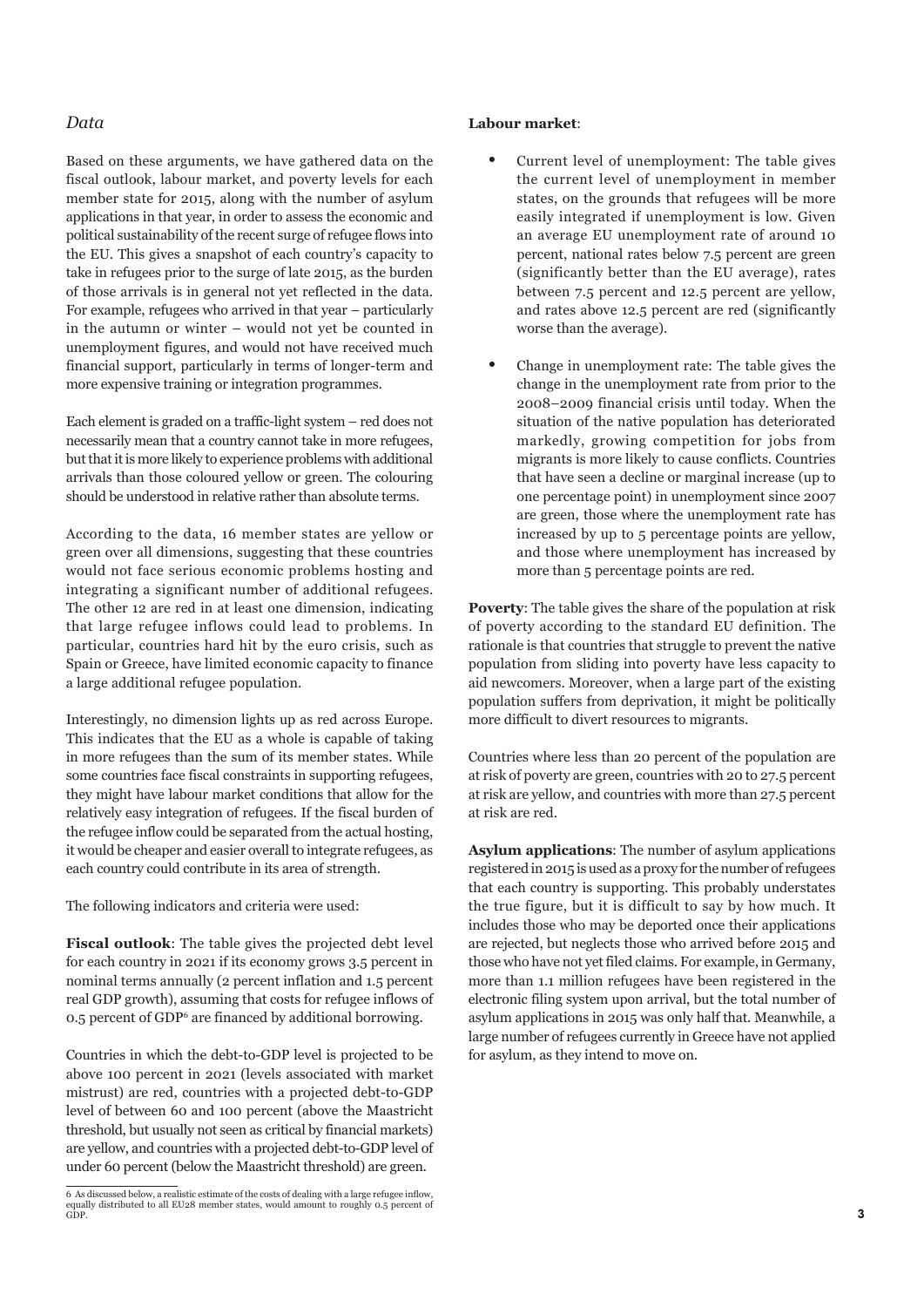## **Table 1: Economic sustainability of refugee inflow by member state**

| <b>Countries</b>      | <b>Public debt to</b><br><b>GDP in 2021,</b><br>given current<br>deficit plus<br>0.5% of GDP<br>refugee costs | Unemploy-<br>ment rate<br>2015 | <b>Change in</b><br>unemploy-<br>ment rate,<br>2007-2015,<br>in percentage<br>points | <b>Population at</b><br>risk of pov-<br>erty or social<br>exclusion, in<br>% | <b>First time</b><br>asylum<br>applicants<br>per million<br><b>inhabitants</b><br>2015 |
|-----------------------|---------------------------------------------------------------------------------------------------------------|--------------------------------|--------------------------------------------------------------------------------------|------------------------------------------------------------------------------|----------------------------------------------------------------------------------------|
| <b>European Union</b> | 87                                                                                                            | 9.4                            | 2.2                                                                                  | 24.4                                                                         | 2,470                                                                                  |
| <b>Austria</b>        | 81                                                                                                            | 6                              | 1.1                                                                                  | 19.2                                                                         | 9,970                                                                                  |
| <b>Belgium</b>        | 104                                                                                                           | 8.3                            | 0.8                                                                                  | 21.2                                                                         | 3,463                                                                                  |
| <b>Bulgaria</b>       | 39                                                                                                            | 10.1                           | 3.2                                                                                  | 40.1                                                                         | 2,800                                                                                  |
| <b>Croatia</b>        | 95                                                                                                            | 16.2                           | 6.3                                                                                  | 29.3                                                                         | 34                                                                                     |
| <b>Cyprus</b>         | 96                                                                                                            | 15.5                           | 11.6                                                                                 | 27.4                                                                         | 2,486                                                                                  |
| <b>Czech Republic</b> | 45                                                                                                            | 5.1                            | $-0.2$                                                                               | 14.8                                                                         | 117                                                                                    |
| <b>Denmark</b>        | 46                                                                                                            | $\boldsymbol{6}$               | 2.2                                                                                  | 17.9                                                                         | 3,679                                                                                  |
| <b>Estonia</b>        | 9                                                                                                             | 6.3                            | 1.7                                                                                  | 26.0                                                                         | 172                                                                                    |
| <b>Finland</b>        | 71                                                                                                            | 9.5                            | 2.6                                                                                  | 17.3                                                                         | 5,876                                                                                  |
| <b>France</b>         | 100                                                                                                           | 10.5                           | 2.5                                                                                  | 18.5                                                                         | 1,063                                                                                  |
| <b>Germany</b>        | 58                                                                                                            | 4.8                            | $-3.7$                                                                               | 20.6                                                                         | 5,441                                                                                  |
| <b>Greece</b>         | 189                                                                                                           | 25.1                           | 16.7                                                                                 | 36.0                                                                         | 1,047                                                                                  |
| <b>Hungary</b>        | 75                                                                                                            | 6.7                            | $-0.7$                                                                               | 31.1                                                                         | 17,699                                                                                 |
| <b>Ireland</b>        | 92                                                                                                            | 9.4                            | 4.7                                                                                  | 27.4                                                                         | 707                                                                                    |
| <b>Italy</b>          | 125                                                                                                           | 11.9                           | 5.8                                                                                  | 28.3                                                                         | 1,369                                                                                  |
| Latvia                | 40                                                                                                            | 9.9                            | 3.8                                                                                  | 32.7                                                                         | 165                                                                                    |
| Lithuania             | 42                                                                                                            | 9                              | 4.7                                                                                  | 27.3                                                                         | 93                                                                                     |
| Luxembourg            | 19                                                                                                            | 6.1                            | 1.9                                                                                  | 19.0                                                                         | 4,194                                                                                  |
| Malta                 | 63                                                                                                            | 5.4                            | $-1.1$                                                                               | 23.8                                                                         | 3,948                                                                                  |
| <b>Netherlands</b>    | 69                                                                                                            | 6.9                            | 2.7                                                                                  | 16.5                                                                         | 2,546                                                                                  |
| <b>Poland</b>         | 61                                                                                                            | 7.5                            | $-2.1$                                                                               | 24.7                                                                         | 270                                                                                    |
| Portugal              | 130                                                                                                           | 12.6                           | 3.5                                                                                  | 27.5                                                                         | 80                                                                                     |
| Romania               | 40                                                                                                            | 6.7                            | 0.3                                                                                  | 40.2                                                                         | 62                                                                                     |
| <b>Slovakia</b>       | 60                                                                                                            | 11.5                           | 0.3                                                                                  | 18.4                                                                         | 50                                                                                     |
| <b>Slovenia</b>       | 86                                                                                                            | 9.1                            | 4.2                                                                                  | 20.4                                                                         | 126                                                                                    |
| <b>Spain</b>          | 110                                                                                                           | 22.3                           | 14.1                                                                                 | 29.2                                                                         | 314                                                                                    |
| Sweden                | 44                                                                                                            | 7.4                            | 1.3                                                                                  | 16.9                                                                         | 16,016                                                                                 |
| <b>UK</b>             | 97                                                                                                            | 5.2                            | $-0.1$                                                                               | 24.1                                                                         | 591                                                                                    |

www.ecfr.eu

Source: Eurostat, European Commission, author's calculations (for public debt in 2021)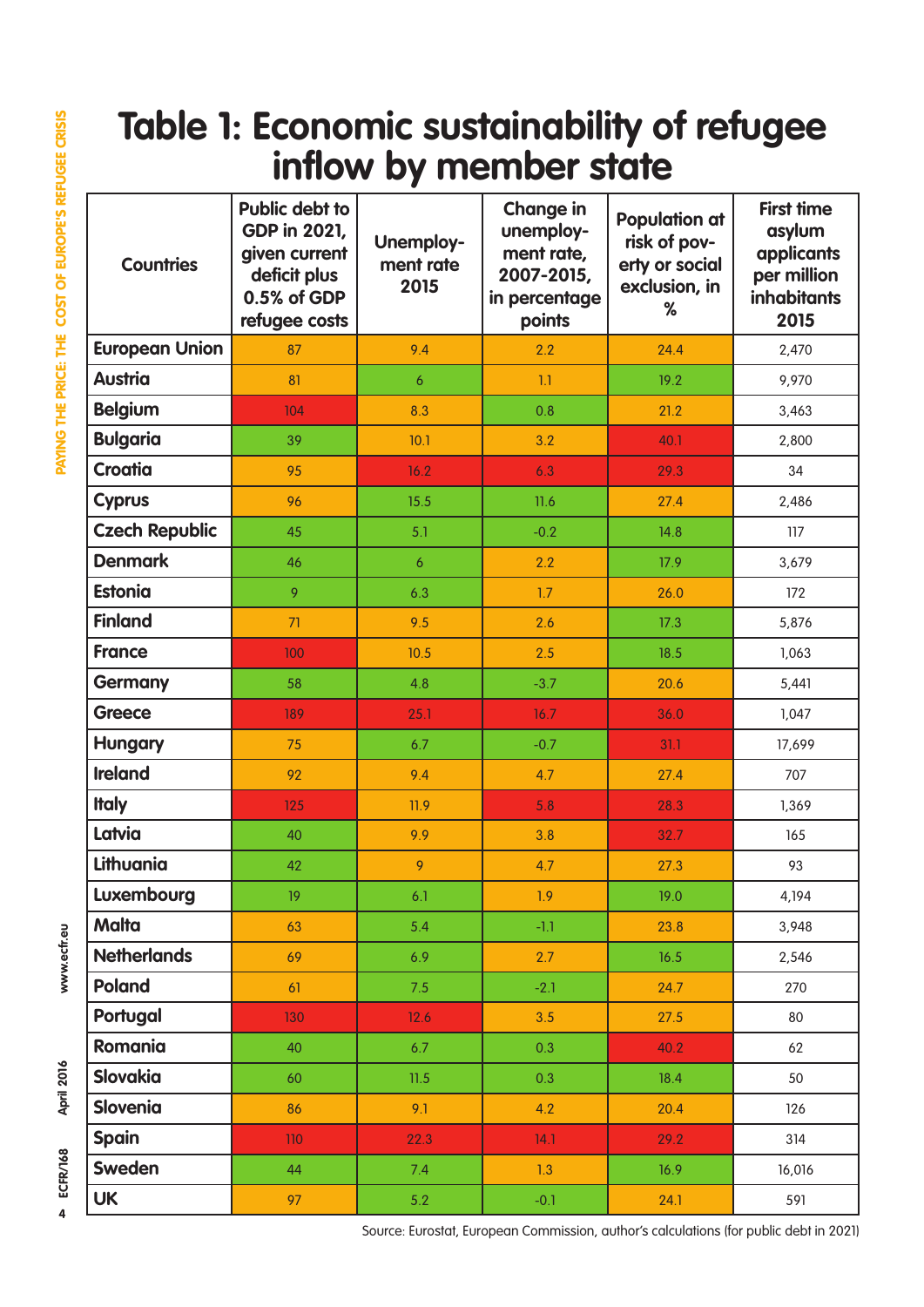### The political economy of Europe's bickering

The differences in the economic sustainability of refugee inflows across member states helps to explain the variety of stances on the issue. The table above shows that some member states are genuinely in a situation where the sustainability of the recent large refugee inflows is questionable, and further inflows could cause problems. Meanwhile, some countries that have been generous when it comes to accepting refugees, such as Germany and Sweden, have a demonstrably large economic capacity to do this.

However, there are some countries that are in principle economically well-placed to host refugees, but have so far been reluctant to do so for domestic political reasons. The UK, the Czech Republic, Poland, Slovakia, and Lithuania stand out. On the other end of the spectrum, there are some countries that, according to the analysis above, have less economic leeway to take in refugees, but welcomed a disproportionate number in 2015. Greece, Cyprus, and Italy are obvious examples. This discrepancy between economic capacity and refugee intakes underlines fundamentally different approaches to dealing with refugees between countries, based on their historical experience with refugees, their cultural openness, and the political leaning of their government.

Every country is trying to deal with the current issues from a narrow, myopic national perspective, with significant negative short- and medium-term consequences for the EU as a whole. The risk is that this individualistic approach will not only fall short in humanitarian terms, but will be damaging in economic and political terms. Even the member states with the highest economic capacity to absorb refugee inflows would be overwhelmed if they had to take in and finance all the refugees coming to Europe. Germany, for example, would face great difficulty accepting 3.5 million refugees over the next few years, as this would likely create great tension between the newcomers and poorer sectors of the existing population. However, in principle, the EU as a whole would be well able to deal with this inflow.

At the core of the issue is a lack of coordination, and the number of national policies with negative consequences for other member states. For example, German Chancellor Angela Merkel's decision to suspend the Dublin rules – under which refugees must apply for asylum in the first European country they arrive in  $-$  allowing an estimated more than a million refugees into Germany, was not coordinated with other member states. There are claims by member states, and some anecdotal evidence, that the perception of Merkel's position as an unconditional opendoor policy has contributed to an increase in the flow of refugees into the EU, with negative consequences for countries along the Balkan route as well as for frontline states such as Greece. However, this claim remains highly disputed. Many Syrian refugees in Greece interviewed by the UN refugee agency (UNHCR) in February 2016 reported journeys of many months to reach Europe, undermining the idea that the surge of arrivals in late 2015 was triggered by Merkel's comments.<sup>7</sup> The lack of reliable figures on the number of refugees currently in Germany makes it still more difficult to draw conclusions.

Providing sub-standard asylum procedures and legal protection to refugees – an accusation that has often been levelled at Greece<sup>8</sup> – can also have negative consequences for other member states. Under international and EU law, the authorities can only send refugees back to countries where they can expect protection, so failing to upgrade one country's national system obliges others to accept more refugees. In 2011, for example, the European Court of Justice ruled that refugees could not be sent back to Greece, despite the Dublin principles, due to the chaotic situation of the country's asylum system.<sup>9</sup>

Another example of national initiatives that have negative consequences for the rest of the EU are border closures and the construction of border fences. While the piecemeal approach of closing certain routes into Europe has sometimes been welcomed due to the lack of alternatives, and has provided relief to the countries engaging in it, as seen with the recent EU–Turkey deal, these closures do not solve the problem. First, closing one route has often led to the increased use of other ways into the EU. With the Balkan route closed, it is likely that the Mediterranean route will gain in importance again, that a new Black Sea route will be established, or even that more refugees will start to use the Arctic route through Russia.10 Closing one route might help the countries on that route, but it shifts the burden to others.

Second, increasing border controls and making crossing into the EU more difficult might deter some refugees, but can also increase smugglers' profits and hence create a new pull factor. In general, the more help refugees need to cross borders, the higher the prices smugglers can charge and the higher their potential profits. While poor refugees might be deterred, more affluent ones, such as middle-class Syrians, will probably pay the higher price. Bigger profits for smugglers increase their incentive to induce people to make the trip, including through placing refugees under large debts and extorting money once they arrive at their destination. There is evidence that smugglers have invested in establishing smuggling routes from more distant countries (e.g. in sub-Saharan Africa) to keep their smuggling operations in the Mediterranean profitable.<sup>11</sup>

<sup>7</sup> See UNHCR, "Profiling of Syrian Arrivals on Greek Islands in February 2016", Geneva<br>2016 – available – at – https://data.upher.org/mediterranean/download.php?id=87 2016, available at <https://data.unhcr.org/mediterranean/download.php?id=874> (hereafter, UNHCR, "Profiling of Syrian Arrivals on Greek Islands").

<sup>8</sup> See, for example, UNHCR observations on the current asylum system in Greece, December 2014, available at <http://www.refworld.org/docid/54cb3af34.html>.

<sup>9</sup> See rulings C-411/10 N. S. vs Secretary of State for the Home Department and C-493/10 M. E. and others vs Refugee Applications Commissioner and Minister for Justice, Equality and Law Reform.

<sup>10</sup> See, for example, Stefan Beutelsbacher, Nando Sommerfeldt, and Holger Zschäpitz, "Flüchtlinge könnten bald über die 'Kaukasus-Route' kommen", *Die Welt*, 18 March 2016, available at [http://www.welt.de/wirtschaft/article153372386/Fluechtlinge-koennten](http://www.welt.de/wirtschaft/article153372386/Fluechtlinge-koennten-bald-ueber-die-Kaukasus-Route-kommen.html)[bald-ueber-die-Kaukasus-Route-kommen.html.](http://www.welt.de/wirtschaft/article153372386/Fluechtlinge-koennten-bald-ueber-die-Kaukasus-Route-kommen.html)

<sup>11</sup> Tuesday Reitano and Peter Tinti, "Survive and advance: The economics of smuggling refugees and migrants into Europe", Institute for Security Studies, Paper 289, November 2015, available at [http://reliefweb.int/report/world/survive-and-advance-economics](http://reliefweb.int/report/world/survive-and-advance-economics-smuggling-refugees-and-migrants-europe)[smuggling-refugees-and-migrants-europe](http://reliefweb.int/report/world/survive-and-advance-economics-smuggling-refugees-and-migrants-europe) (hereafter, Reitano and Tinti, "Survive and advance").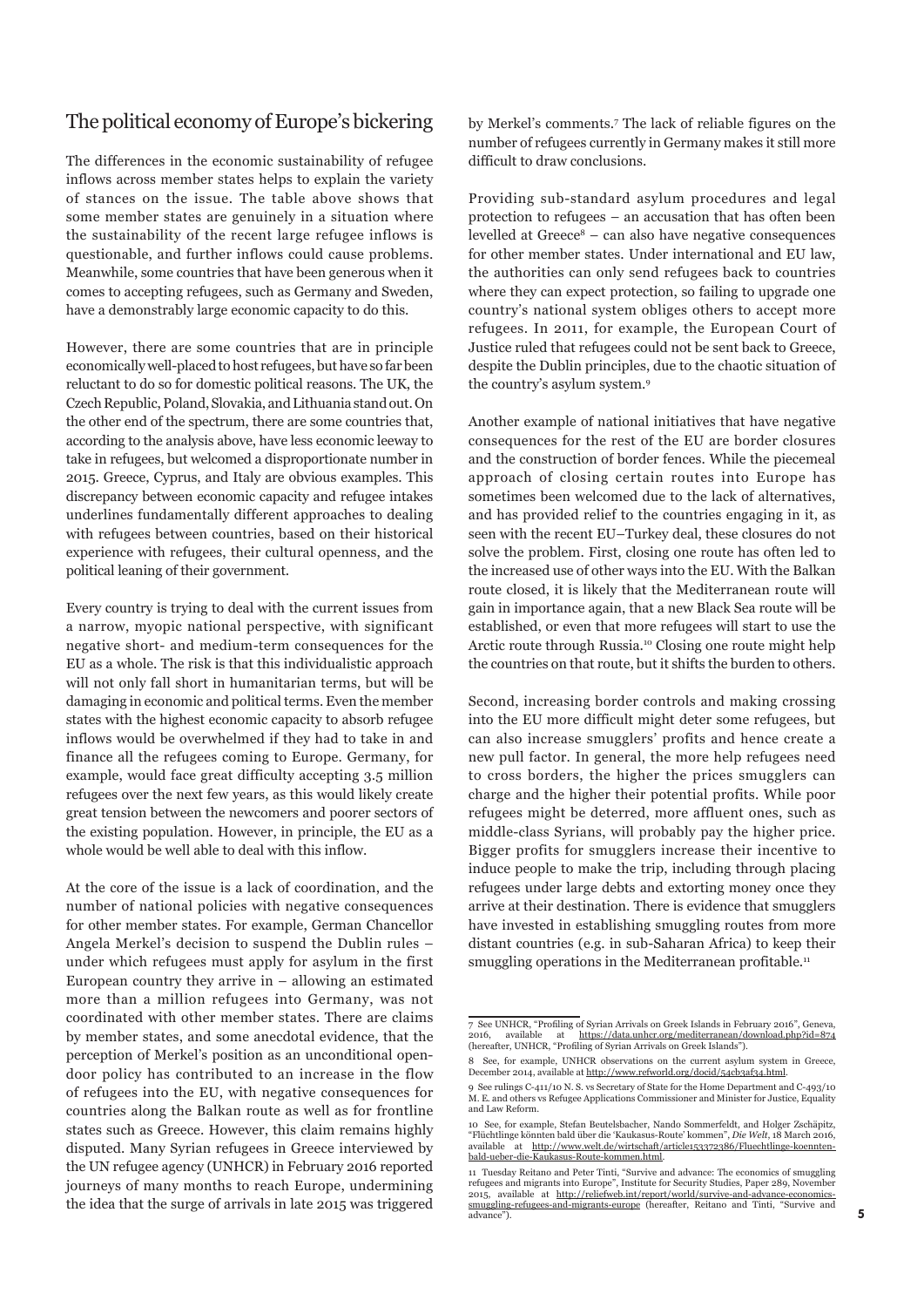Just as the decades-long "war on drugs" has not eradicated the illegal import of drugs into the United States, an attempt to end the smuggling of refugees through use of military force and border controls is set to fail. This has important consequences for security and stability in neighbouring regions. The revenue of drug cartels has contributed to instability in Mexico, fuelling widespread corruption and violence, and the revenue of refugee smugglers could at some point further destabilise North Africa, some countries in the Middle East, and even Turkey. There are plausible estimates that smuggling organisations made profits of over \$500 million in 2015 alone by bringing people to the EU.<sup>12</sup>

#### The economic case for a European Refugee Union

These narrow, nationalist approaches to the refugee crisis reflect the fact that, though the actions of each member state have negative effects on other states, there is little incentive for them to coordinate, leading to a worse outcome for all. Each member state is engaged too much in trying to protect its narrow interests, and too little in working towards a systematic solution. The solution to this problem – as set out by the theory of "fiscal federalism" – is to move the task to the EU level, so that the EU-wide impact of policies like closing borders are taken into account when devising policy.

Moving the responsibility for refugee crisis policy to the EU level could be achieved through a "European Refugee Union" that would centrally finance, organise, and regulate the processing of asylum requests, the hosting of refugees, and external policies related to refugee flows in neighbouring countries and regions. This European Refugee Union could be integrated into the European Commission, or placed under a newly created authority, especially if it were initially formed by a sub-group of member states. National and local authorities would be involved in organising refugee shelters and integration measures, but overall responsibility and decision-making power would be at the European level.

Both the foreign policy and domestic aspects of dealing with the refugee crisis should be under the Refugee Union, due to the close links between the two. If foreign policy measures fail to stabilise refugees' countries of origin and transit, there will be a direct impact on those responsible for dealing with refugees inside the EU. Handing the EU responsibility for one of these fields without giving it authority over the other would create new opportunities for burden-shifting and myopic solutions that only address part of the problem.

### Five elements of a European Refugee Union

The following section will outline the five key elements of the Refugee Union. It will focus on economic burdensharing, offering more specific proposals, leaving the legal and political details more open.

#### *1. Create a single European asylum process.*

From an economic point of view, it is important that the asylum process is as efficient as possible, offering refugees immediate protection, but that "shopping" is prevented – i.e. refugees selecting where to apply for asylum, or applying in more than one country – otherwise, an efficient allocation becomes impossible. To this end, European countries should set up a common, centralised asylum system.

All asylum seekers coming to the EU would apply for protection at the European level. Their claim, including their biometric data, would be registered at their first contact with EU border controls or law enforcement, stored in a central database, and processed centrally by the Refugee Union. The refugee would be allocated to a member state that would host them while they awaited the decision, and offer them asylum if the application were successful. The wishes of the refugee would be taken into account as far as possible in allocating them to a country. This would have legal implications for the current Common European Asylum System: the EURODAC fingerprint database regulation would have to be revised, and the Asylum Procedures Directive and Dublin Regulation would be replaced. However, the Reception Conditions Directive and the Qualification Directive – which set the standards of living for applicants, and the grounds on which asylum is granted, respectively – would stay in place.

The European Refugee Union would create asylum application centres in all locations where large numbers of refugees are arriving. The responsibility for accepting and processing asylum applications, including for popular destination countries such as Germany and Finland, would be given to European authorities, as would the task of running reception "hotspots". These are currently operated by national authorities (for example, in Greece and Italy), with support from Frontex and European Asylum Support Office (EASO) officials.

#### *2. Install a burden-sharing system, separating financial contributions from the hosting of refugees.*

To break the political deadlock over the distribution of refugees, a first step would be to separate the reception and hosting of refugees from the fiscal burden. As shown above, some member states would be able to contribute fiscally but are reluctant to host refugees. Conversely, some countries may be overwhelmed fiscally, but more open to actual hosting. For example, Portugal's prime minister recently voiced willingness to receive more refugees resettled from Greece and Italy, even though his country is in dire fiscal straits.13 One option for encouraging countries in a tough fiscal position to accept refugees would be to cover the costs of their food and accommodation, as well as some overhead to invest in local infrastructure, from a

 $\ddot{\mathbf{6}}$ 

<sup>12</sup> Smuggler organisations make a profit of about 50 percent of the price paid by refugees for crossing the Mediterranean. With prices between \$900 and \$2,000, and a little more than a million refugees estimated to have crossed the Mediterranean in 2015, \$500 million is a rather conservative estimate. See also Reitano and Tinti, "Survive and advance".

<sup>13</sup> See "Portugal wants more refugees to help revive dwindling population", *EurActiv*, 22 February 2016, available at [http://www.euractiv.com/section/global-europe/news/](http://www.euractiv.com/section/global-europe/news/portugal-wants-more-refugees-to-help-revive-dwindling-population/) [portugal-wants-more-refugees-to-help-revive-dwindling-population/](http://www.euractiv.com/section/global-europe/news/portugal-wants-more-refugees-to-help-revive-dwindling-population/).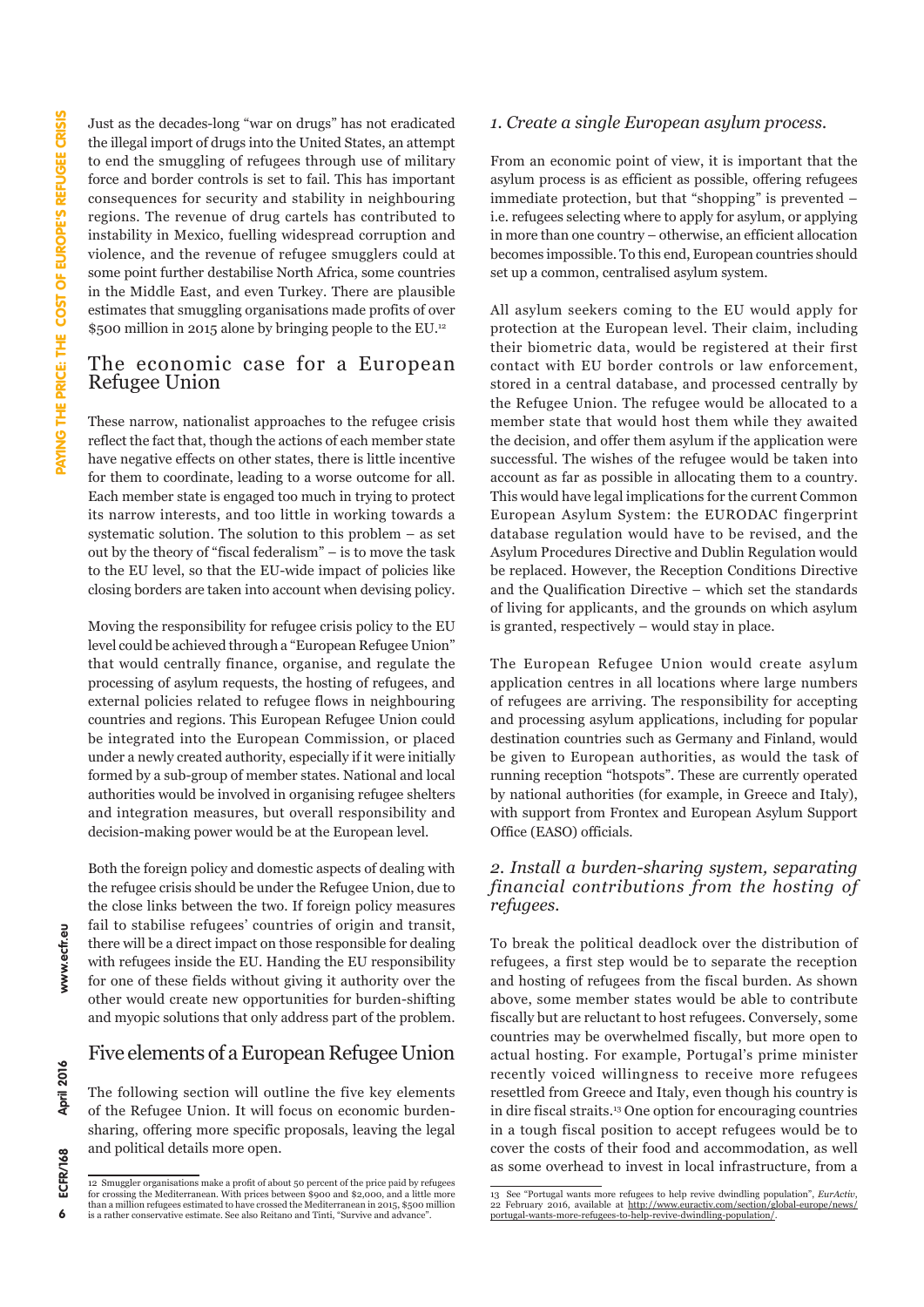## **Map: Economic sustainability of refugee inflow by member state**



**Summary index methodology**: To construct the summary index, each of the four indicators of economic sustainability (public-debt-to-GDP, unemployment, change in unemployment, and population at risk of poverty) were translated into a numerical value between -2 and +2 and added up. Each country was given an overall score, which was translated into a colour based on a traffic light system, with scores of -2 in red, -1 to +1 in yellow, and +2 in red. Scores were limited to - 2 or +2 to prevent outliners in one indicator distorting the summary index.

central budget. Countries would receive a certain amount per refugee hosted in their territory, provided that certain minimum standards on living conditions and integration measures were met.

This could even help to change negative attitudes towards refugees. Research shows that spending on refugee camps usually has a positive economic effect on the area around them. This is also true for refugees coming to the EU: processing, sheltering, and providing refugees with food creates jobs for the local population. If the cost of supporting refugees were reimbursed at the European

level, countries hosting refugees could benefit from the increase in economic activity without having to cut funding elsewhere, while locals would also benefit from improvements in infrastructure paid for through the fund. There would of course be the costs of paying into the central fund, but economies of scale would make the spending more efficient than national spending, and as all countries would contribute, those actually hosting refugees might become net recipients from the scheme.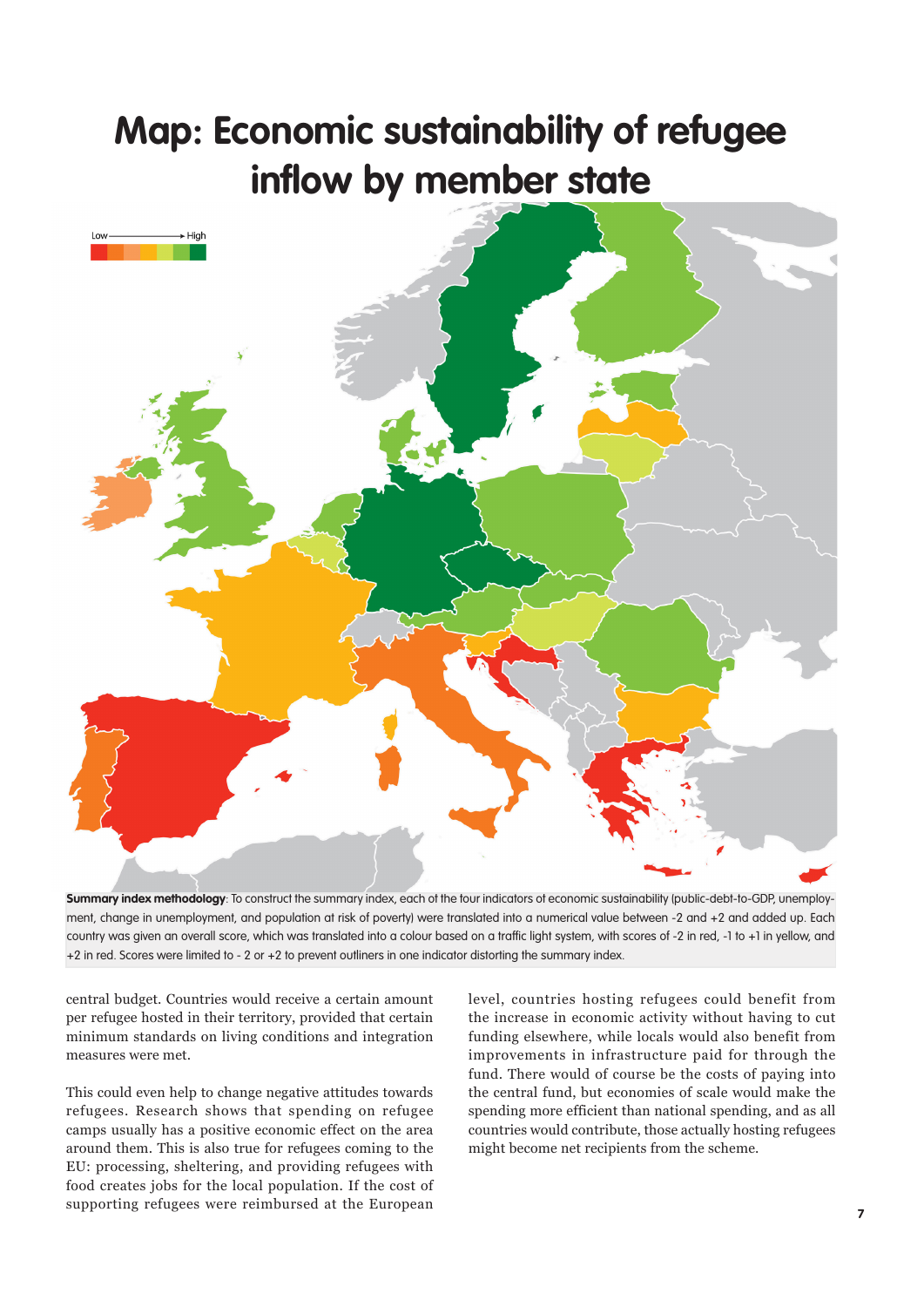#### *3. Distribute refugees across the region based on hosting contracts with member states.*

The next element of the Refugee Union would be the allocation of refugees across countries. As the European Refugee Union would cover the costs, plus a small markup for infrastructure, hosting refugees would be more attractive, as it would provide more jobs for existing inhabitants, and improve infrastructure.

While some regions may not agree to take in refugees even under these conditions, due to concern about cultural conflicts, it is plausible that some communities would become more welcoming once the distributional conflicts between newcomers and existing inhabitants were defused. To speed up relocation, the Refugee Union could pay a bonus in exchange for the quick acceptance of refugees. For eurozone countries that face severe budgetary constraints due to high public debt, public deficits, and unemployment, this might change attitudes. Instead of having to sell the reception of refugees to the local population purely on humanitarian grounds, politicians could sell refugees as an opportunity for ailing regions to create jobs and get money to renovate schools.

Once a country agreed to receive a certain number of refugees, the Refugee Union would allocate a group of refugees, taking into account any ties to relatives already living in the EU, giving them the right to reside in the host country. Moving to other EU countries would only be possible at special request, e.g. due to family members in other member states or concrete work opportunities, and subject to the approval of the new destination country.

It is sometimes claimed that governments cannot tell refugees where to locate, but this is not entirely true. According to the Geneva Convention, refugees must be given protection and can choose their place of residence within the country, but if they have been given protection in one country, they do not have the right to choose another country of residence. Under a centralised European asylum system that allocates refugees to a country, they would not have the right to move to another country, nor to apply for asylum in any other EU country. While there might be an issue about whether limiting the freedom of movement is compatible with EU law, the establishment of a refugee union would be an opportunity to adjust this legislation accordingly. In so far as legal rules limit the restriction of migrants' movements, economic incentives (such as the reception of benefits) would be used to incentivise them to remain in their allocated country.

The idea is that, under the Refugee Union, the allocation of refugees would move from the current top-down approach of the EU ordering (or trying to order) countries to accept refugees, towards a bottom-up incentive-based system. Relocation to countries which stand to gain a net benefit from hosting refugees could lower the average cost per refugee hosted. Countries where hosting is cheaper (e.g.

because of unused housing stock) would have a greater incentive to accept refugees, and if refugees were often hosted in these places, the average cost would fall.

#### *4. Provide systematic protection outside the EU, with the possibility of winning asylum in the EU.*

In order to provide protection to as many of the vulnerable as possible, it would be necessary to finely balance the protection of refugees inside and outside the EU. Hosting all those in need of protection in Europe is not the best solution, either for the EU or for refugee-producing countries.

For example, it is well known that refugees tend to have better prospects of integrating into labour markets in countries neighbouring their home, as these are often more culturally similar. Moreover, it is more likely that refugees resettled in neighbouring countries will move back into their home country once the situation stabilises. This is important for preventing permanent brain drain from crisis countries, and for enabling reconstruction. In addition, hosting refugees in their home region is usually cheaper, as the cost of living is generally lower than in the EU.

Surveys of refugees indicate that they often stayed in third countries for a significant period before coming to the EU, and that a major reason for continuing their journey was the poor conditions, and lack of opportunities, in the third country.14 Measures to improve the conditions of refugees who have not yet migrated to the EU should therefore form part of a systematic approach to the refugee crisis. Under a European Refugee Union, the EU should more systematically support countries in its neighbourhood with significant refugee populations.

While the recent EU–Turkey agreement, especially the agreed payments to Ankara, have been criticised, support to countries that neighbour conflict areas is the right approach. Some countries in the region have taken in many more refugees per capita than even the richest and most generous EU countries, despite much lower levels of economic development. A certain degree of burden-sharing with these countries would not only improve the conditions of refugees there, leading to fewer irregular movements into the EU, but also help to prevent internal conflicts over distribution, and hence stabilise the EU's neighbourhood.

Payments should be made in a way that directly benefits refugees, in order to limit the push factor of dreadful living conditions. One option would be to channel funding through UNHCR, which would assume responsibility for providing food and shelter. Another option would be to directly finance integration projects, or to link payments to performance criteria, e.g. to the host country establishing schools for children of refugees. The EU should also support infrastructure development, and the rebuilding of conflict-torn communities. A further avenue would be to ask neighbouring countries to create job opportunities

<sup>14</sup> UNHCR, "Profiling of Syrian Arrivals on Greek Islands".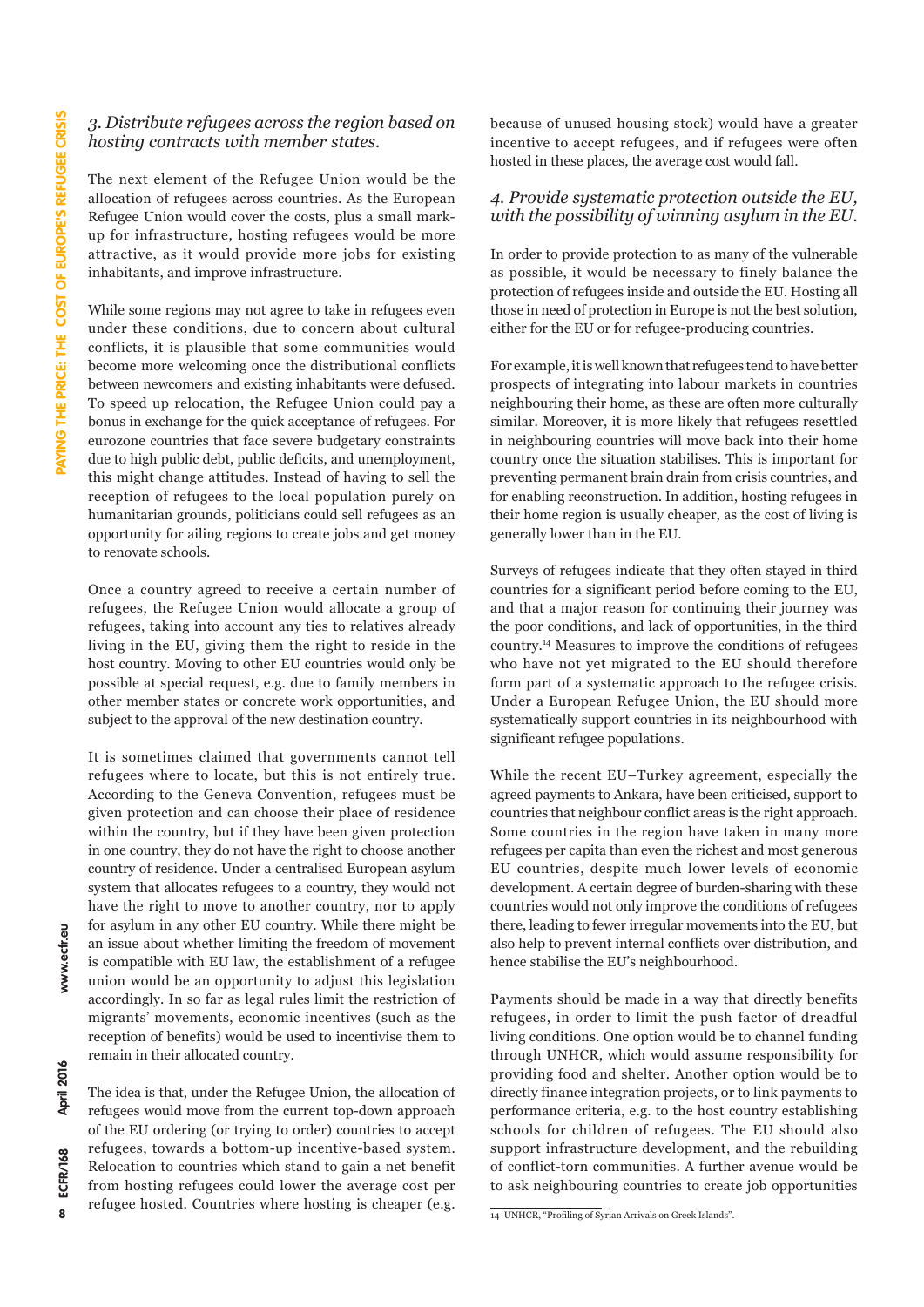## **Table 2: Cost of hosting a refugee for one year in selected member states**

| <b>Country</b>                    | Year | <b>Cost per</b><br>refugee<br>in USD | <b>Cost per</b><br>refugee in<br>national<br>currency | <b>Cost per</b><br>refugee<br>in EUR | <b>GDP</b> per<br>capita<br>in EUR<br>(2015) | <b>Cost per</b><br>refugee in<br>percent of<br>per capita<br><b>GDP (2015)</b> | <b>Source</b>     |
|-----------------------------------|------|--------------------------------------|-------------------------------------------------------|--------------------------------------|----------------------------------------------|--------------------------------------------------------------------------------|-------------------|
| <b>Austria</b>                    | 2009 | 3,478                                |                                                       | 2,484                                | 39,174                                       | 6%                                                                             | OECD              |
| <b>Belgium</b>                    | 2009 | 32,596                               |                                                       | 23,283                               | 36,581                                       | 64%                                                                            | OECD              |
| <b>Denmark</b>                    | 2009 | 31,235                               | $\overline{\phantom{0}}$                              | 22,311                               | 46,871                                       | 48%                                                                            | OECD              |
| <b>Finland</b>                    | 2009 | 18,450                               |                                                       | 13,179                               | 37,877                                       | 35%                                                                            | <b>OECD</b>       |
| <b>France</b>                     | 2009 | 12,190                               |                                                       | 8,707                                | 32,740                                       | 27%                                                                            | OECD              |
| <b>France</b>                     | 2013 | $\overline{\phantom{a}}$             | $\qquad \qquad -$                                     | 13,724                               | 32,740                                       | 42%                                                                            | National<br>media |
| <b>Germany</b>                    | 2009 | 9,125                                |                                                       | 6,518                                | 37,108                                       | 18%                                                                            | OECD              |
| <b>Germany</b><br>(high estimate) | 2015 |                                      |                                                       | 15,000                               | 37,108                                       | 40%                                                                            | National<br>media |
| <b>Germany</b><br>(low estimate)  | 2015 |                                      |                                                       | 10,000                               | 37,108                                       | 27%                                                                            | National<br>media |
| <b>Netherlands</b>                | 2009 | 24,375                               |                                                       | 17,411                               | 40,125                                       | 43%                                                                            | OECD              |
| <b>Netherlands</b>                | 2014 |                                      |                                                       | 26,509                               | 40,125                                       | 66%                                                                            | National<br>media |
| <b>Poland</b>                     | 2015 | $\qquad \qquad -$                    | 16,000 PLN                                            | 11,429                               | 46,413                                       | 25%                                                                            | National<br>media |
| <b>Spain</b>                      | 2009 | 4,660                                |                                                       | 3,329                                | 23,325                                       | 14%                                                                            | OECD              |
| <b>Sweden</b>                     | 2009 | 12,592                               |                                                       | 8,994                                | 45,088                                       | 20%                                                                            | OECD              |
| <b>UK</b>                         | 2009 | 3,261                                | $\qquad \qquad \blacksquare$                          | 2,329                                | 39,580                                       | $6\%$                                                                          | OECD              |
| <b>UK</b><br>(high estimate)      | 2015 |                                      | 23,420 GBP                                            | 32,082                               | 39,580                                       | 81%                                                                            | National<br>media |
| <b>UK</b><br>(low estimate)       | 2015 |                                      | 10,720 GBP                                            | 14,685                               | 39,580                                       | 37%                                                                            | National<br>media |

Source: OECD, research of ECFR national offices.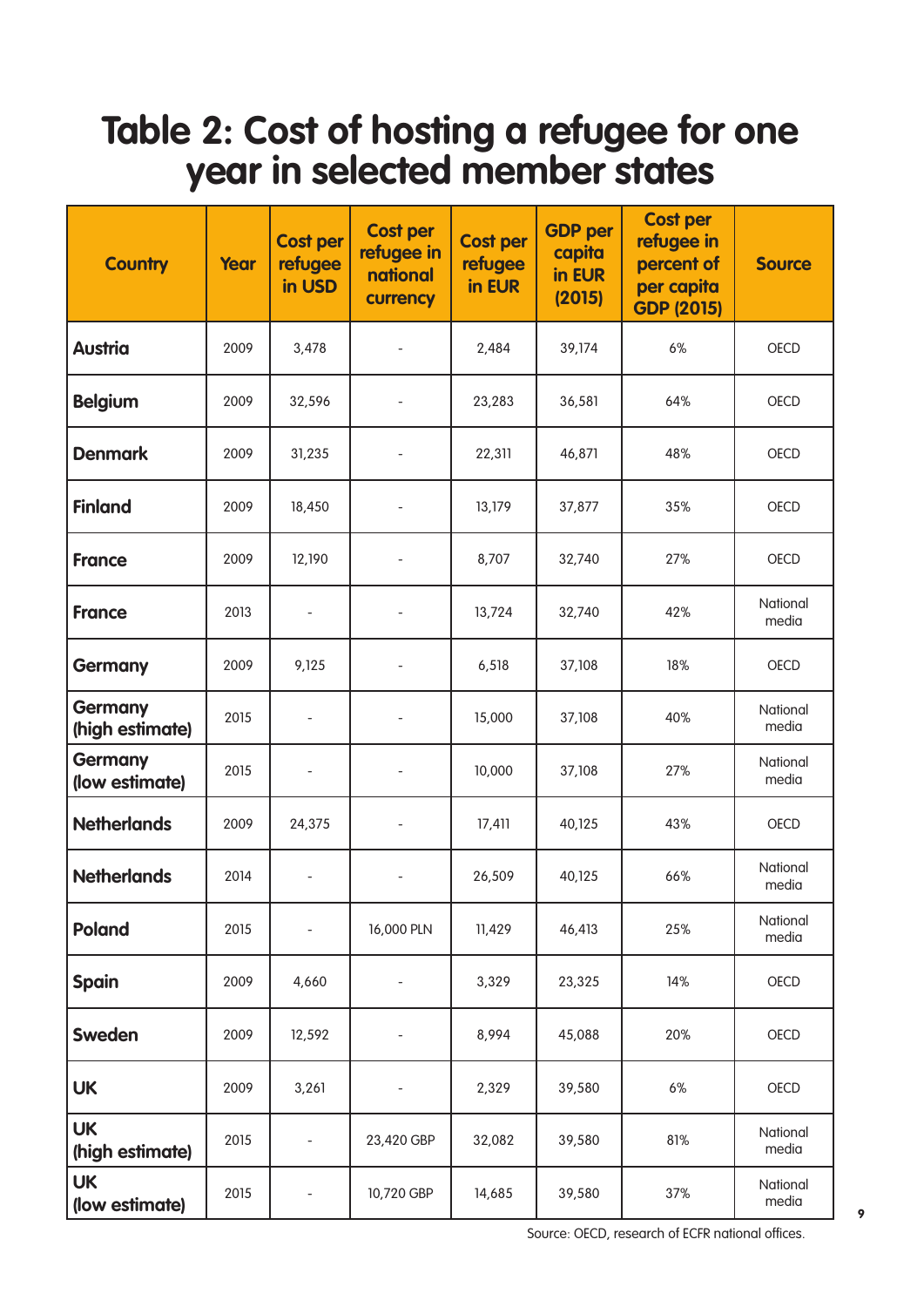for Syrians, e.g. by legalising informal businesses run by Syrian refugees. A number of such elements are found in the EU's support to Jordan.<sup>15</sup>

It is also important to provide refugees in the region with the option to apply for asylum in the EU without entering its territory, to discourage risky irregular border crossings across the Mediterranean. The basics of the recent EU– Turkey agreement are sound in this respect: first, there is a possibility of resettlement for refugees in Turkey, and second, those who attempt the irregular border crossing will be sent back. This should help to shift the balance of incentives away from taking the risky route across the Mediterranean.

#### *5. Improve the quality of border controls.*

To help as many refugees as possible, it is necessary to limit the flow of irregular entries into the EU. In order to discourage others from following the migration routes, it is important to send back those without protection claims quickly, and prevent them from entering the EU in the first place, even though the distinction between these "economic migrants" and refugees is often fuzzy. Otherwise, limited resources mean that the system could be overwhelmed, resulting in a failure to protect refugees. While a large proportion of applications for asylum in the EU have been granted in recent months, this is mainly due to high quotas for nationals from Syria, Iraq, and Eritrea. On the other hand, there are some countries with significant migration flows but very low success rates for asylum applications, such as Pakistan.

Three improvements are necessary here: the beefing-up of border controls, with the ability to turn back those who are not seeking protection; quick decisions on asylum applications; and ideally the opportunity to apply for asylum and await the decision outside the EU (provided there is adequate protection in the third country). In terms of border controls, Frontex and the recently proposed European Border and Coast Guard (EBCG) are tasked with supporting member states in securing the EU's external borders. Yet Frontex has been confronted with a lack of support from member states and, as a result, a lack of personnel and resources.16 A European Refugee Union could provide funds to create a permanent staff with its own equipment and increase the size of Frontex considerably, or, alternatively, to reimburse member states which either lend national personnel to Frontex or take responsibility for specific tasks in securing the EU's external border.

To keep refugees from entering the EU irregularly, the authorities should offer a speeded-up decision process for those from countries with low chances of success in asylum applications and create processing and asylum application

centres outside the EU. These could be in North Africa (as proposed by the European Commission in 2015), or even further from the EU's external borders. These centres would allow migrants to file their asylum claim without the dangerous sea crossing to Europe, and spare the EU the cost of border protection. To create incentives for refugees to use these centres instead of the shores of the EU, they should offer the same chance of acceptance as applications filed in the EU itself.

### Financing the European Refugee Union

Given that four million Syrians are currently refugees and more than six million more are displaced within the country – and given the instability in much of North Africa – Europe may not yet have seen the largest part of refugee inflows.

In order to gauge the upper limit of the costs of a refugee union, we will use a pessimistic forecast, according to which the EU will be confronted with 3.5 million refugees (including both recognised refugees and those applying for asylum) to be hosted within its member states over the coming years, and several million more who will be partly dealt with outside its borders. This calculation will be important in the debate over whether the EU can afford a generous humanitarian policy towards refugees, offering an estimate of the upper limit costs of a comprehensive yet generous approach to the refugee crisis.

While the costs of hosting refugees differ between countries, a refugee can in general be properly processed, housed, and fed, and given medical care at the cost of 35 percent of the host country's per capita GDP. To substantiate this claim, Table 2 gives an overview of reported costs from different European countries and sources. The huge variance between countries with similar standards of living is due in part to different calculation methodologies. Some countries include the cost of their entire migration administration, while some include the cost of deporting those who do not gain legal status. Trying to adjust for these differences, the 35 percent of per-capita GDP seems reasonable, given that this figure is already significantly higher than spending on one citizen receiving out-of-work welfare benefits.

For EU member states, this would give us an average fiscal cost per refugee and year of roughly €10,000. For 3.5 million refugees, this would come to  $\epsilon_{35}$  billion per year. Assuming that the other costs of the European Refugee Union – such as providing support to refugees in other regions, and policing the EU's external borders – would equal as much as the costs of hosting refugees (again, a generous estimate given the relatively small sums spent on these policies so far), we would get a total cost of  $\epsilon$ 70 billion per year, about 0.5 percent of the EU's total GDP.

Of course, this is a significant amount. However, it should be noted that it is far from a sum that would overburden the member states as a whole, and that it is dwarfed by the amounts which were used in the financial crisis to stabilise

April 2016

<sup>15</sup> See "The Jordan Compact: A New Holistic Approach between the Hashemite Kingdom of Jordan and the International Community to deal with the Syrian Refugee Crisis' London, 4 February 2016, available at [https://www.gov.uk/government/uploads/](https://www.gov.uk/government/uploads/system/uploads/attachment_data/file/498021/Supporting_Syria__the_Region_London_2016_-_Jordan_Statement.pdf) [system/uploads/attachment\\_data/file/498021/Supporting\\_Syria\\_\\_the\\_Region\\_](https://www.gov.uk/government/uploads/system/uploads/attachment_data/file/498021/Supporting_Syria__the_Region_London_2016_-_Jordan_Statement.pdf) [London\\_2016\\_-\\_Jordan\\_Statement.pdf](https://www.gov.uk/government/uploads/system/uploads/attachment_data/file/498021/Supporting_Syria__the_Region_London_2016_-_Jordan_Statement.pdf).

<sup>16</sup> Sergio Carrera and Leonhard den Hertog, "A European Border and Coast Guard: What's in a name?", CEPS Paper in Liberty and Security in Europe, No. 88, 8 March 2016, available at https://www.ceps.eu/publications/european-border-and-coast [what%E2%80%99s-name](https://www.ceps.eu/publications/european-border-and-coast-guard-what%E2%80%99s-name).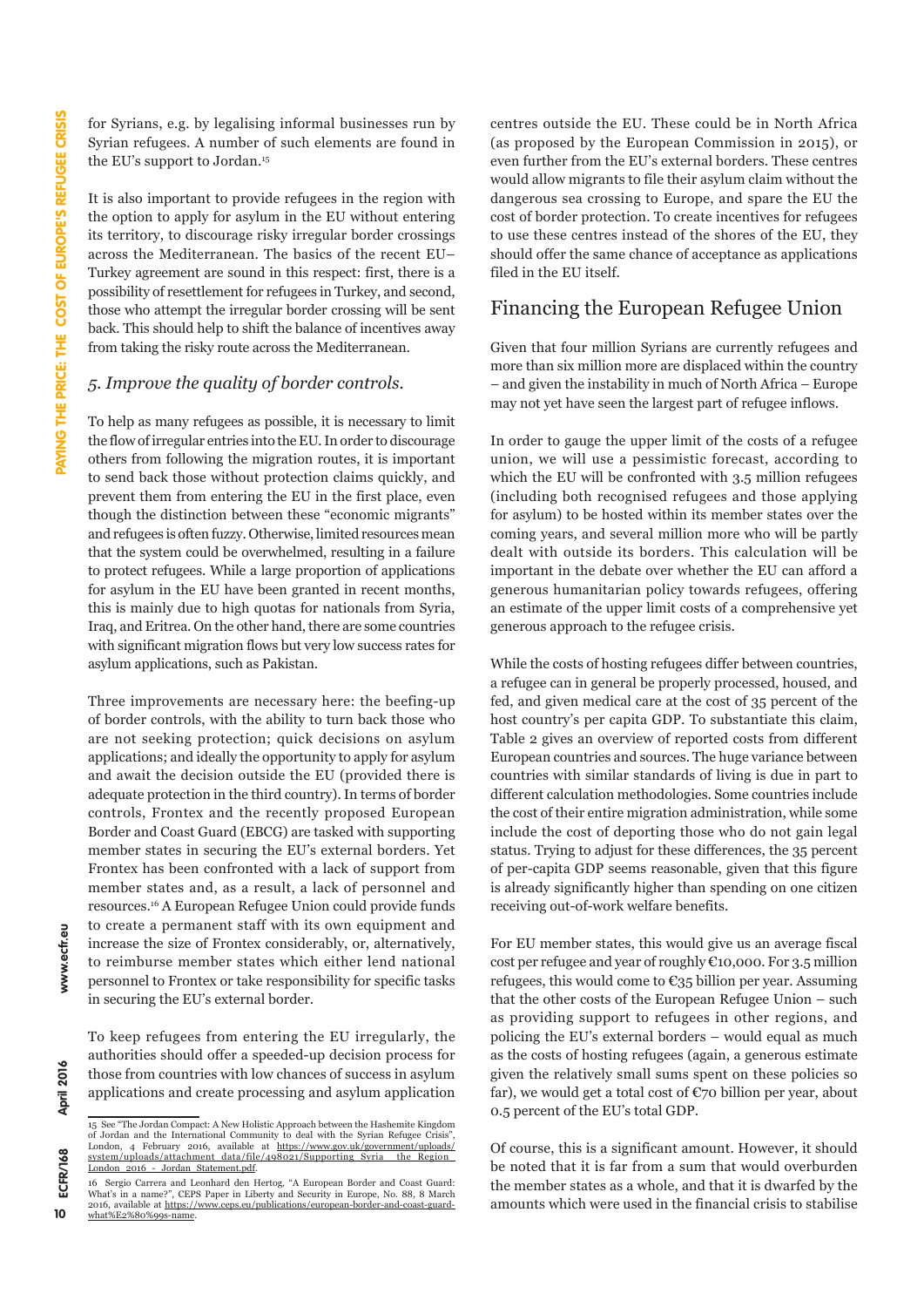the European banking system. In fiscal terms, accepting 3.5 million refugees into the EU should not be a problem, if it is properly managed.

Still, given the limits on the EU's budget and the political difficulties of reform – raising  $\epsilon$ 70 billion from the existing budget would probably require an overhaul of the Common Agricultural Policy, which makes up a substantial part of the budget – it would be unrealistic to hope to mobilise resources of this magnitude merely by shifting funds around. It may also be unrealistic to get this amount in additional transfers from national budgets to the EU, given that budgets are already strained and many countries are struggling to fulfil their commitments under the Stability and Growth Pact and other budgetary rules for eurozone countries.

One solution that has been proposed is to allow member states not to count costs for refugees under EU rules for budget deficits, so that countries could borrow the necessary funds rather than having to cut spending or transfers. Another idea is that elements of the Refugee Union that require extra funds quickly could make use of joint borrowing along the lines proposed by Open Society Foundations' founder George Soros, potentially using existing facilities such as the European Financial Stabilisation Mechanism (EFSM).<sup>17</sup>

Unfortunately, this type of facility, as Soros has argued, would amount only to bridge financing and is not a permanent solution. As many of the eurozone countries already have a level of public debt whose sustainability is questionable, allowing them to borrow more would be dangerous in the long term. A permanent solution would therefore require new revenue sources. Funding options that have been proposed include a European surcharge on the tax on gasoline and diesel, as recently suggested by German Finance Minister Wolfgang Schäuble.18

In the medium and long term, a European Refugee Union would actually be growth-enhancing, as it would reduce uncertainty and help migrants to integrate more quickly into local labour markets, increasing potential output.

## Towards a European Refugee Union

Of course, the European Refugee Union is a bold proposal. Implementing it fully would take several years, and the EU cannot wait that long before acting. It is therefore crucial to work at the same time on transition measures, and to sequence the union's elements correctly. Certain steps could be agreed on and implemented quickly, but it would be more difficult to hire staff and build permanent structures, as well as establishing rules for common asylum decisions.

In the meantime, therefore, EU member states should take

intermediate actions that would not become obstacles for a future European Refugee Union. Burden sharing by task would be an option, with, for example, Germany taking charge of registering refugees and Sweden controlling parts of the external border. More details of how the burden could be shared between member states are set out in the forthcoming ECFR paper by Susi Dennison and Josef Janning, "Bear any burden: How EU governments can manage the refugee crisis", which proposes how different countries could best contribute in terms of foreign policy, resource contributions, and hosting refugees.

It would be easy to dismiss the idea of a European Refugee Union as unrealistic, given that some member states have not accepted the relocation of refugees into their territory, and given the fierce debates about the right approach to dealing with the crisis. However, a similar argument could have been made for the largest integration step of the past decade: the European Banking Union. Before 2008, it was undisputed that banks were an important part of national sovereignty, and no state would have given up control over such an important sector voluntarily. While there were some common European rules for the regulation of banks, their implementation was only loosely coordinated. However, since 2012 – following the financial crisis and ensuing euro crisis – all oversight and regulation has been centralised in European institutions, with the European Central Bank (ECB) taking the lead, leaving national bodies as subordinate organisations.

This change did not come about easily. For the first years after the financial crisis, member states tried to deal with the problems in the banking sector on their own, with limited coordination at the European level. The result was that the initial financial crisis morphed into the much more threatening euro crisis. Even then, not all member states agreed with the idea of a banking union, and it only came about once a sufficient number of member states saw the necessity, with others pushed by more powerful states, such as Germany.

A similar process is also possible for the European Refugee Union. As the crisis continues, it is plausible that a number of member states will conclude that a comprehensive solution is the way forward, even if they were previously unwilling to accept refugees.

Of course, the reception of refugees is a much more emotional topic than banking, and a refugee union might not be as easy to introduce as a banking union. Yet emotions also run high in some countries around the issue of personal savings. In Germany, for example, the nationalist Alternative for Germany (AfD) party was founded and won its first victories in parliamentary elections not because of refugee arrivals, but because of the euro crisis and Germans' fear for their savings. Similar points apply to right-wing parties in the Netherlands and Finland.

A European Refugee Union would differ in one important aspect from the solutions sought so far: it creates permanent

<sup>17</sup> George Soros, "Europe: A Better Plan for Refugees", the *New York Review of Books*, 9 April 2016, available at [http://www.nybooks.com/daily/2016/04/09/europe-how](http://www.nybooks.com/daily/2016/04/09/europe-how-pay-for-refugees/)[pay-for-refugees/](http://www.nybooks.com/daily/2016/04/09/europe-how-pay-for-refugees/), and "George Soros: Here's my plan to solve the asylum chaos", *MarketWatch,* 29 September 2015, available at [http://www.marketwatch.com/story/](http://www.marketwatch.com/story/george-soros-heres-my-plan-to-solve-the-asylum-chaos-2015-09-29) [george-soros-heres-my-plan-to-solve-the-asylum-chaos-2015-09-29](http://www.marketwatch.com/story/george-soros-heres-my-plan-to-solve-the-asylum-chaos-2015-09-29).

<sup>18 &</sup>quot;Germany's finance minister proposes petrol tax to fund refugees", *Deutsche Welle*, 16 January 2016, available at [http://www.dw.com/en/germanys-finance-minister-proposes](http://www.dw.com/en/germanys-finance-minister-proposes-petrol-tax-to-fund-refugees/a-18984764)[petrol-tax-to-fund-refugees/a-18984764](http://www.dw.com/en/germanys-finance-minister-proposes-petrol-tax-to-fund-refugees/a-18984764).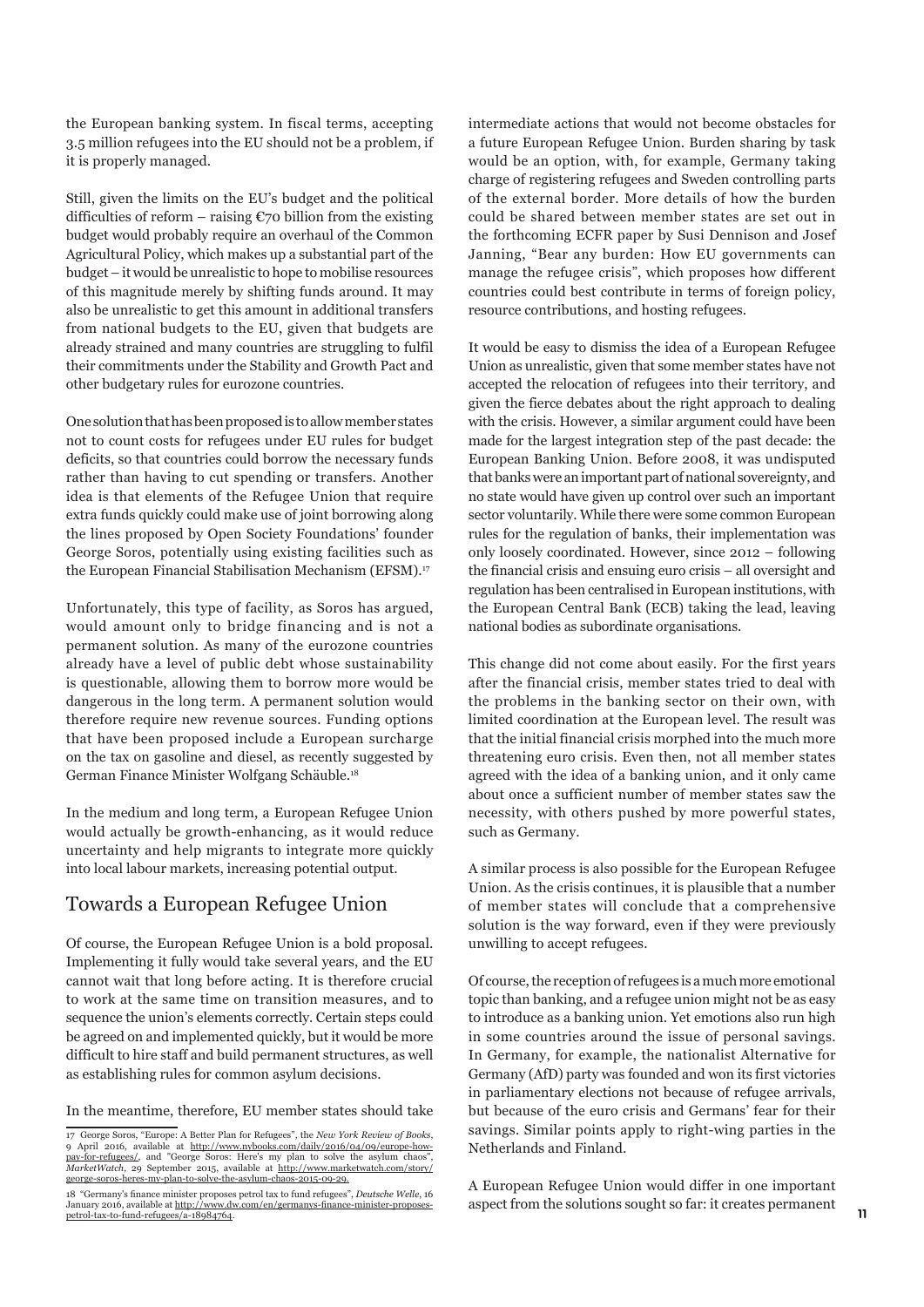rules and permanent structures beyond ad hoc responses to immediate emergencies in various member states. The Refugee Union would provide insurance for future changes in refugee routes into the EU and also for future refugee crises which might emerge in countries neighbouring the EU, including in Eastern Europe.

The European Refugee Union would appeal to different member states for different reasons. Those that are already receiving and hosting large numbers of refugees, such as Germany and Sweden, would be attracted by the prospect of burden sharing. For Italy, a refugee union would provide insurance against a shift in refugee flows through the western Mediterranean, or the further destabilisation of Libya. For France and Spain, a refugee union would also provide insurance against shifts in refugee flows through other routes across the Mediterranean. The newer Central and Eastern European member states would be extremely exposed if there were even a moderate refugee flow from Ukraine or Belarus, and a refugee union would guarantee that they would not face this alone. Finally, countries recently hit by terrorism, such as Belgium and France, could see in a refugee union a means to better protect Europe's external borders against the entry of would-be terrorists, as the system of central processing and registration would be more effective than the current chaotic situation on the Greek islands.

If this is not enough to convince a sufficient number of member states, it would be the role of the large states such as Germany and France to make clear that the single European markets (including the free movement of labour) have brought immense benefits to all member states, and that the costs of removing borders should also be shared. It should be clear that those who are unwilling to contribute either in-kind or financially should see cuts in the share of the EU budget flowing to their countries.

A European Refugee Union has an element of utopia to it. But, economically, it is the most viable and sensible approach to the refugee crisis. It may not be an easy sell politically, but its chances are better than they appear at first sight.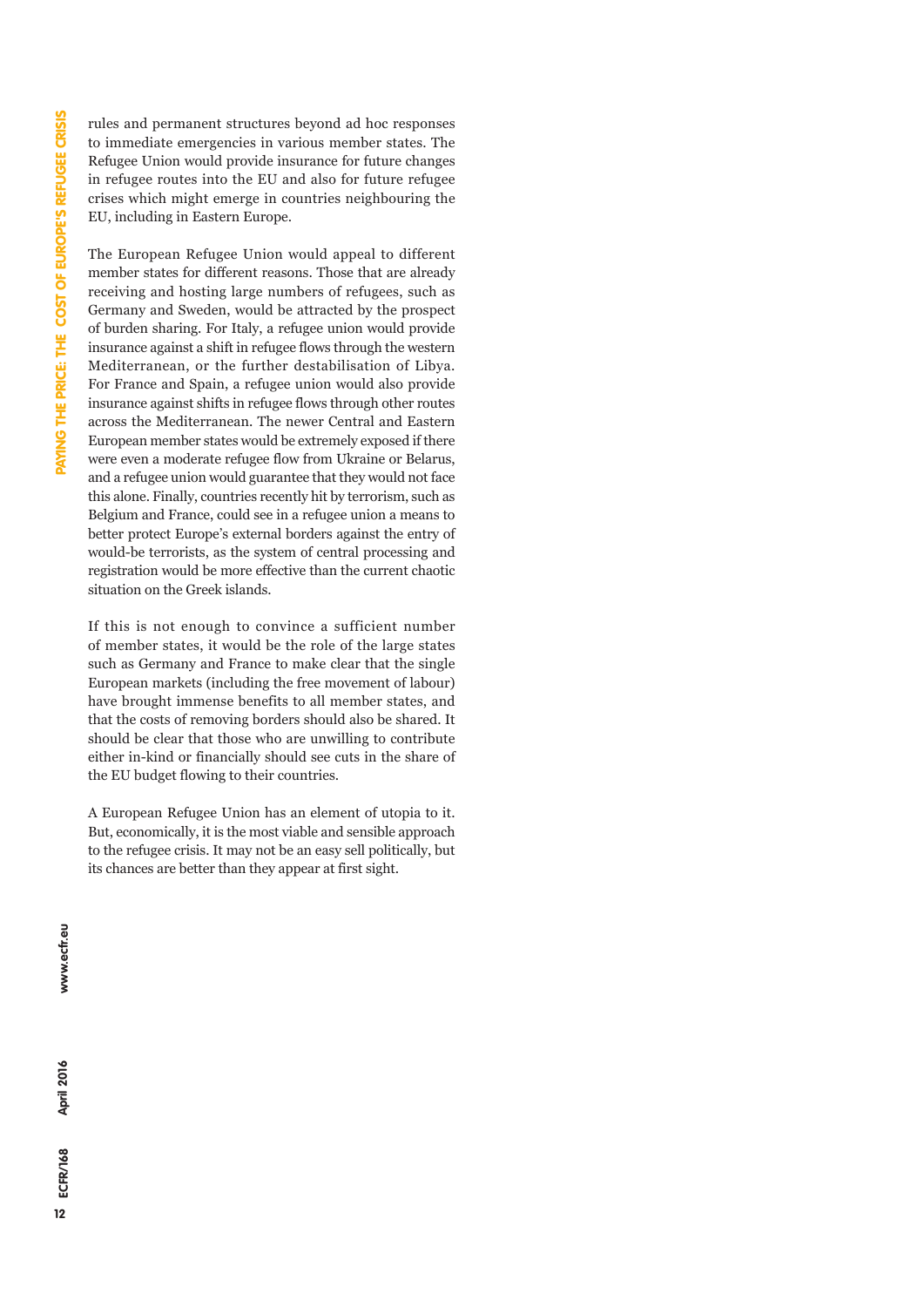### About the author

*Sebastian Dullien* is senior policy fellow at the European Council on Foreign Relations and a professor of international economics at the University of Applied Sciences, Berlin. He mainly works on economic governance structures. Among his publications for ECFR are "A fresh start for TTIP" (2015), "How to complete Europe's banking union" (2014) and "A German model for Europe?" (2013). He previously worked as an economics editor for Financial Times Deutschland and on trade policies and international capital flows for the United Nations Conference on Trade and Development (UNCTAD).

### Acknowledgements

I would like to thank all those within ECFR that have discussed the ideas covered in this policy brief, especially Susi Dennison, Mathieu Duchâtel, Anthony Dworkin, François Godement, Josef Janning, Mark Leonard, Almut Möller, Angela Stanzel, Jeremy Shapiro, Mattia Toaldo, José Ignacio Torreblanca and Nick Witney.

A special thanks goes to Dina Pardijs for her invaluable research support, to Hannah Stone for her diligent and precise editing and to Gareth Davies for his support with the figures.

A publication by:

## **RETHINK: EUROPE**

Rethink: Europe is an initiative of the European Council on Foreign Relations and Stiftung Mercator. The project examines the underlying forces shaping European cohesion and our continent's capacity to act on the global stage. Rethink: Europe offers spaces to think through and discuss Europe's strategic challenges. We do this by inviting thought leaders and policy practitioners from national capitals, the European institutions, as well as from outside Europe, to reconsider and reflect upon European integration and exchange new ideas and forward thinking on Europe.

Rethink: Europe is an initiative of: